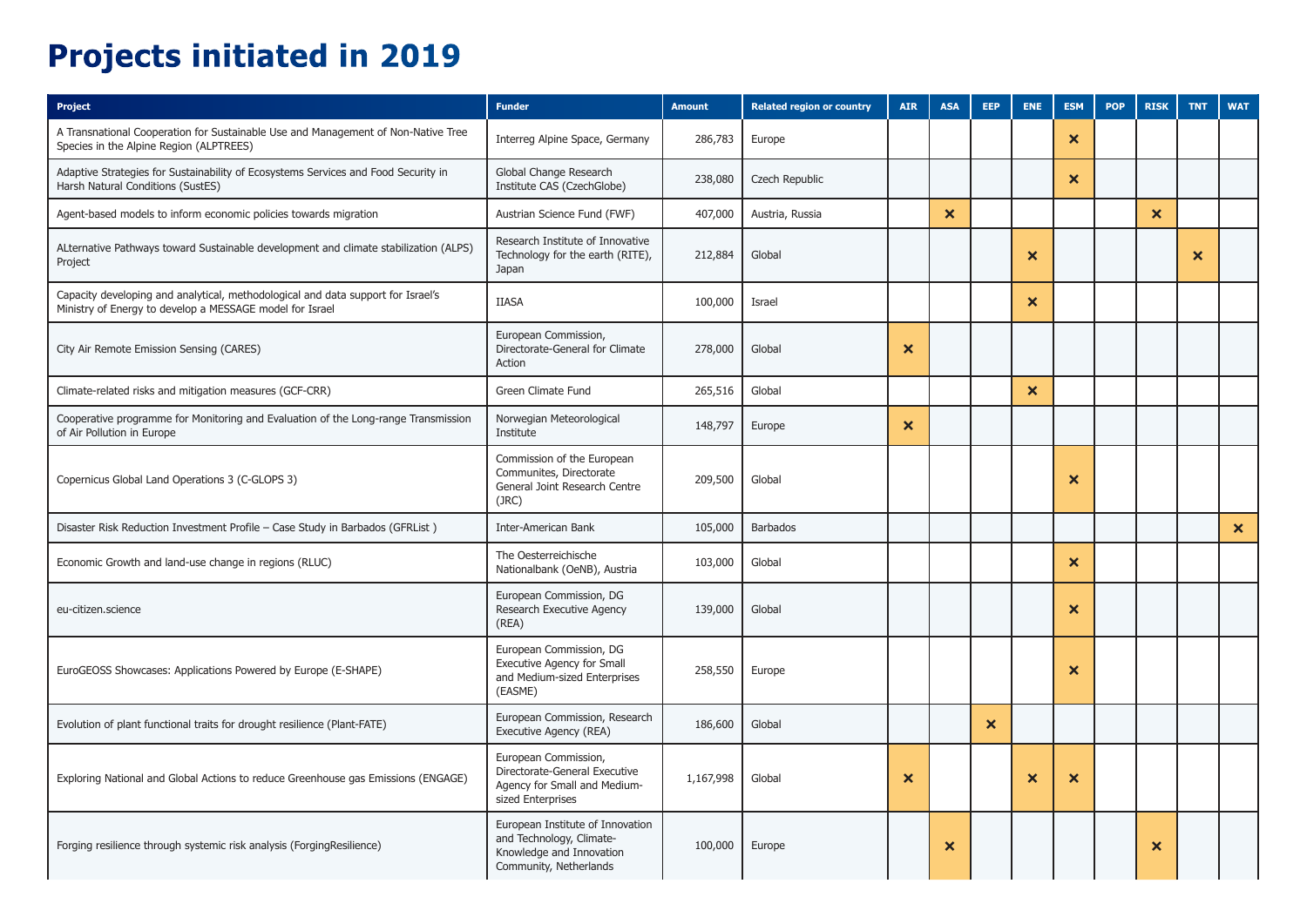| Project                                                                                                                                                                                  | <b>Funder</b>                                                                                                    | <b>Amount</b> | <b>Related region or country</b> | <b>AIR</b> | <b>ASA</b>                | <b>EEP</b>                | <b>ENE</b>                | <b>ESM</b>                | <b>POP</b> | <b>RISK</b> | <b>TNT</b> | <b>WAT</b> |
|------------------------------------------------------------------------------------------------------------------------------------------------------------------------------------------|------------------------------------------------------------------------------------------------------------------|---------------|----------------------------------|------------|---------------------------|---------------------------|---------------------------|---------------------------|------------|-------------|------------|------------|
| Future Migration scenarios for Europe (FUME)                                                                                                                                             | European Commission, Horizon<br>2020                                                                             | 340,883       | Europe                           |            |                           |                           |                           |                           | ×          |             |            |            |
| Integrated modelling for the Food and Land Use Coalition Global Report on the<br>Transformation of Food and Land Use Systems (FOLU_GlobalRepo)                                           | Systemig Limited, UK                                                                                             | 241,824       | Global                           |            |                           |                           |                           | $\boldsymbol{\times}$     |            |             |            |            |
| Interdisciplinary Research Hubs to Address Intractable Challenges Faced by Developing<br>Countries (TRADE Hub_GCRF)                                                                      | Research Councils UK (RCUK)                                                                                      | 653,062       | Global                           |            |                           |                           |                           | $\boldsymbol{\times}$     |            |             |            |            |
| Macroeconomic Modelling of Indirect Risks for Climate Risk Management                                                                                                                    | Austrian Climate Research Panel<br>(ACRP)                                                                        | 250,000       | Austria                          |            |                           |                           |                           |                           |            | ×           |            |            |
| Management for resilience of multifunctionality in European forests in the era of<br>bioeconomy (MultiForest)                                                                            | Federal Ministry for<br>Sustainability and Tourism of<br>Austria                                                 | 161,973       | Global                           |            |                           |                           |                           | ×                         |            |             |            |            |
| Medium complexity Earth System Risk Management (ERM)                                                                                                                                     | Austrian Science Fund (FWF)                                                                                      | 363,000       | Global                           |            | $\boldsymbol{\mathsf{x}}$ |                           |                           | $\boldsymbol{\mathsf{x}}$ |            |             |            |            |
| Model based Assessment of EU Climate Policies (EUCLIMIT5)                                                                                                                                | European Commission,<br>Directorate-General for Climate<br>Action                                                | 353,000       | Europe                           | ×          |                           |                           |                           | $\boldsymbol{\mathsf{x}}$ |            |             |            |            |
| Modelling analysis to support the Commission in its development of the second Clean<br>Air Outlook                                                                                       | European Commission,<br>Directorate-General for the<br>Environment                                               | 349,501       | Europe                           | ×          |                           |                           |                           |                           |            |             |            |            |
| Modelling INdividual Decisions to Support The European Policies related to agriculture<br>(MIND STEP)                                                                                    | European Commission                                                                                              | 398,750       | Netherlands, Hungary             |            |                           |                           |                           | $\boldsymbol{\mathsf{x}}$ |            |             |            |            |
| NatureMap:Mapping terrestrial areas of significance for conservation and restoration of<br>biodiversity, carbon storage, and other ecosystem services                                    | The Ministry of Climate and<br>Environment (KLD)                                                                 | 389,330       | Global                           |            |                           |                           |                           | $\boldsymbol{\times}$     |            |             |            |            |
| Next generation of AdVanced InteGrated Assessment modeling to support climaTE<br>policy making (NAVIGATE)                                                                                | European Commission, DG<br><b>Executive Agency for Small</b><br>and Medium-sized Enterprises<br>(EASME), Belgium | 812,500       | Global                           |            |                           |                           | $\boldsymbol{\mathsf{x}}$ | ×                         |            |             |            |            |
| Open ENergy TRANsition ANalyses for a low-Carbon Economy (OpenENTRANCE)                                                                                                                  | European Commission, DG<br><b>Climate Action</b>                                                                 | 392,002       | Global                           |            |                           |                           | $\boldsymbol{\mathsf{x}}$ |                           |            |             |            |            |
| Our common future ocean - quantifying coupled cycles of carbon, oxygen, and<br>nutrients for determining and achieving safe operating spaces with respect to tipping<br>points (COMFORT) | European Commission,<br>Directorate-General for Climate<br>Action                                                | 380,000       | Global                           |            |                           | $\boldsymbol{\mathsf{x}}$ |                           |                           |            |             |            |            |
| Remote Climate Effects and their Impact on European sustainability, Policy and Trade<br>(Receipt)                                                                                        | European Commission,<br>Directorate-General Executive<br>Agency for Small and Medium-<br>sized Enterprises       | 700,000       | Europe                           |            |                           |                           |                           | ×                         |            | ×           |            |            |
| Resource nexus for transformation to circular, resilient, and liveable cities in the context<br>of climate change (Recreate)                                                             | Austrian Research Promotion<br>Agency (FFG)                                                                      | 400,000       | Asia, Europe                     |            | ×                         |                           |                           |                           |            | ×           |            |            |
| SPIPA Argentina: Strategic Partnership for the Implementation of the Paris Agreement<br>(SPIPA)                                                                                          | European Commission, DG<br>CLIMA                                                                                 | 186,894       | Argentina                        |            |                           |                           |                           | $\boldsymbol{\mathsf{x}}$ |            |             |            |            |
| Strategic Partnership for the Implementation of the Paris Agreement (SPIPA China)                                                                                                        | European Commission,<br>Directorate-General for Climate<br>Action                                                | 230,000       | China                            | ×          |                           |                           | $\boldsymbol{\mathsf{x}}$ | $\boldsymbol{\mathsf{x}}$ |            |             |            |            |